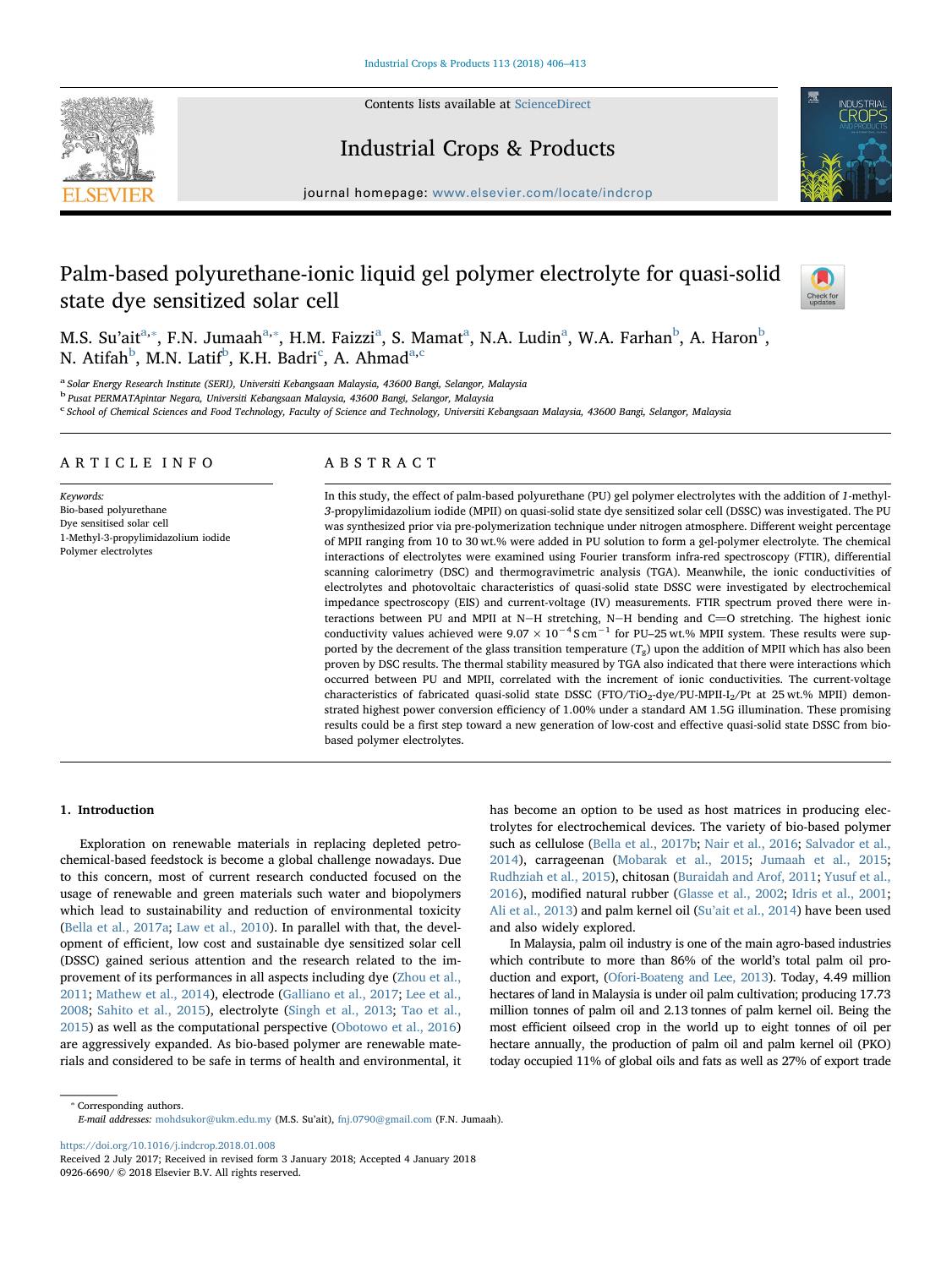of oils & fats ("The Oil Palm Tree", 2013). Palm kernel oil is mainly composed of 91.85% saturated fatty acid contributed by 59.83% lauric acid, 14.92% myristic acid, 5.38% palmitic acid, 5.14% caprylic acid, 4.82% of capric acid, 1.52% of stearic acid and 0.24% caproic acid. The other 8.15% is by unsaturated fatty acid, including 6.87% oleic acid and 1.28% linoleic acid (Benjapornkulaphong et al., 2009). Palm kernel oil is commonly used in various applications such as personal care and cosmetics, food processing as well as fuel and biodiesel industries. Due to the abundance of palm kernel oil in Malaysia, this research is carried out to utilize the natural sources to be used as one of the components in electrochemical devices which lead to the production of green and clean energy. The palm kernel oil-based monoester polyol (PKO-p), which is the derivative of palm kernel oil had been used to prepare polyurethane (PU) which then would be used as electrolyte in dye sensitized solar cell (DSSC) (Su'ait et al., 2014).

The PU was synthesized via pre-polymerization technique by reaction with methylene diphenyl diisocyanate (MDI). The existence of polyols and isocyanates, which are soft and hard segments in PU backbone contributed to the multiphase structures. The soft segment of the PU can act as a polymeric solvent to solvate the cations, meanwhile the hard segment can be functionalized to maintain a wide electrochemical stability to allow for the fabrication of the polymer electrolytes in electrochemical devices (Wang and Min, 2010; Su'ait et al., 2014). Moreover, PU has strong adhesive properties which ensure that the electrode interfaces stick together during DSSC fabrication. The DSSC has been acknowledged as an electrochemical device that can convert solar energy into electrical energy (Grätzel, 2001). This has been described as the photovoltaic cell, created from low-to mediumpurity materials through low-cost processes, which exhibit commercially realistic energy-conversion efficiency. The overall light-to-electric energy conversion yield is 7.1–7.9% in simulated solar light and 12% in diffuse daylight as firstly published by O'Regan and Grätzel, (1991). DSSC is commonly constructed by dye-coated nanoporous  $TiO<sub>2</sub>$  photoelectrode, a platinum-coated counter electrode and a thin layer of electrolyte sandwiched between these electrodes.

The common type of electrolyte used practically is liquid electrolyte, since it can provide high power conversion efficiency. However, the usage of liquid electrolyte has its drawbacks such as leakages, evaporation, photodegradation of the dye, corrosion of the platinum counter electrode and inefficient sealing of cells, which resulting the changing of using the liquid electrolyte into solid and gel electrolytes. Other than that, due to the problem of low dissociation of salts and the tendency of agglomeration while using inorganic salts (LiI, NaI and NH4I) as electrolyte, the usage of ionic liquid served as charge carriers are in trend as they have special properties such as having highly thermal stability, non-volatility and high in ionic conductivity in room temperature which is desired as an electrolyte. On the other hand, ionic liquid can also act as a plasticizer which can help in polymeric backbone movement, leading to ionic conductivity increment. As ionic liquids have bulky cations, they would enhance the ionic conductivity through better ion dissociation (Dissanayake et al., 2014). Among the ionic liquid electrolytes used in DSSC, a lot of attention has been drawn to the ionic liquid with 1,3-dialkylimidazolium cations, especially 1 methyl-3-propylimidazolium iodide (MPII) because they can provide excellent efficiency and good stability in DSSCs (Ng et al., 2015).

In this present work, the performance of palm kernel oil-based PU with the addition of MPII in DSSC efficiency is investigated. It is expected that by incorporating MPII ionic liquid in PU electrolytes, it would provide high ionic conductivity and photovoltaic response under illumination. The novelty of this study is motivated by the synthesis of bio-based polyurethane polymer electrolytes and in-situ dissolution of MPII without the presence of organic solvents. The synthesis was carried out at room temperature without the presence of a catalyst, surfactants, additives, crosslinkers or chain extender. The presence of amine functional group in PKO-p provided an alternative route for catalysed PU polymerization. Therefore, production cost and chemical

contact can be minimized.

#### 2. Materials and method

#### 2.1. Materials

PKO-p from palm kernel oil was synthesized by polyesterification in UKM in a laboratory using an established method by (Badri et al., 2000). Methylene diphenyl diisocyanate (MDI) was commercially obtained from Cosmopolyurethane (Malaysia) Sdn. Bhd., 1-methyl-3 propylimidazolium iodide (MPII) (98%) by Sigma Aldrich, ethylene carbonate (EC), acetone and ethanol 99.9% were supplied by SYSTERM ChemAR (Kielce, Poland). DSSC components: iodine  $(I_2)$  (99.8%, solid) and titanium dioxide (TiO<sub>2</sub>) were supplied by Sigma Aldrich (St. Louis, Mo, USA), di-tetrabutyl ammonium cis-bis(isothiocyanato) bis(2,2′-bipyridyl-4,4′-dicarboxylato) ruthenium (II) dye (N-719), platinum (Pt) paste under the commercial name Platisol T. Conventional electrolyte consists of lithium iodide salt in ionic liquid and pyridine derivatives with 50 mM of tri-iodide in acetonitrile (Iodolyte AN-50). 3 mm thick fluorine-doped tin oxide (FTO) with 8 and  $15 \Omega/cm^{-2}$  was used as transparent conductive oxide and were purchased by Solaronix (Aubonne, Switzerland). All materials were used without further purification.

## 2.2. Methods

Bio-based polyurethane (PU) films were synthesized by using palm kernel oil-based monoester-OH (PKO-p) and MDI. The PU was incorporated with MPII from 10 to 30 wt.% in order to prepare gel polymer electrolytes for DSSC by in-situ polymerization reaction. PKO-p was mixed together in 2,4′ MDI in acetone according to the 1:2 wt ratio (NCO:OH) at ambient room temperature and under nitrogen gas atmosphere. EC was added to the mixture as plasticizer at 20 wt.%. It was dissolved in separate acetone together with MPII at varying amounts of 10–30 wt.%. The mixture was stirred for an hour prior and further mixed. The solution then was cast into a teflon mould and let to be evaporated at room temperature for an hour.

### 2.3. Characterization

All samples were characterized using Fourier transform-infrared (FT-IR) spectroscopy to observe functional groups and chemical interactions in the system. FTIR was recorded by Perkin Elmer Spectrum 2000 equipped with attenuated total reflection (ATR) accessory in the range from 4000 to 650 cm<sup>-1</sup> with the scanning resolution  $2 \text{ cm}^{-1}$  at room temperature (Full spectrum are given in supplementary data: Fig. **S1**). The  $T_g$  of the samples were observed using Mettler-Toledo DSC model 822 from 20 to 250 °C at a scanning rate of 10 °C/min under nitrogen atmosphere. Approximately, 2 mg of the electrolyte sample were used for each DSC measurement. The  $T_g$  of electrolyte was taken at mid-point of the endothermic peak and evaluated using STARe software. The thermal stability of the electrolyte was evaluated using thermogravimetric analysis (TGA) (model LabsysEvo, Setaram Instrument). The thermal stability was measured from 20 to 600 °C at heating rate of 10 °C min−<sup>1</sup> under nitrogen atmosphere with 20 mL min<sup>-1</sup> flow rate. The polymer decomposition temperature was determined from the derivative of TGA curves (DTG) as the peak maximum. The ionic conductivity measurements of the electrolytes were carried out by electrochemical impedance spectroscopy model Autolab potentiostat with frequency response analyzer (FRA) using NOVA software over a frequency range of 0.1 Hz–1 MHz at 100 mV amplitude. In this measurement, dip cell probe consisting of two platinum wires sheathed in a hollow cylinder glass designed by (Noor et al., 2015) was used to determine the conductance. Prior the measurement of every sample, the cell constant was determined with a solution of 0.01 M KCl at 25 °C which later been used for the calculation